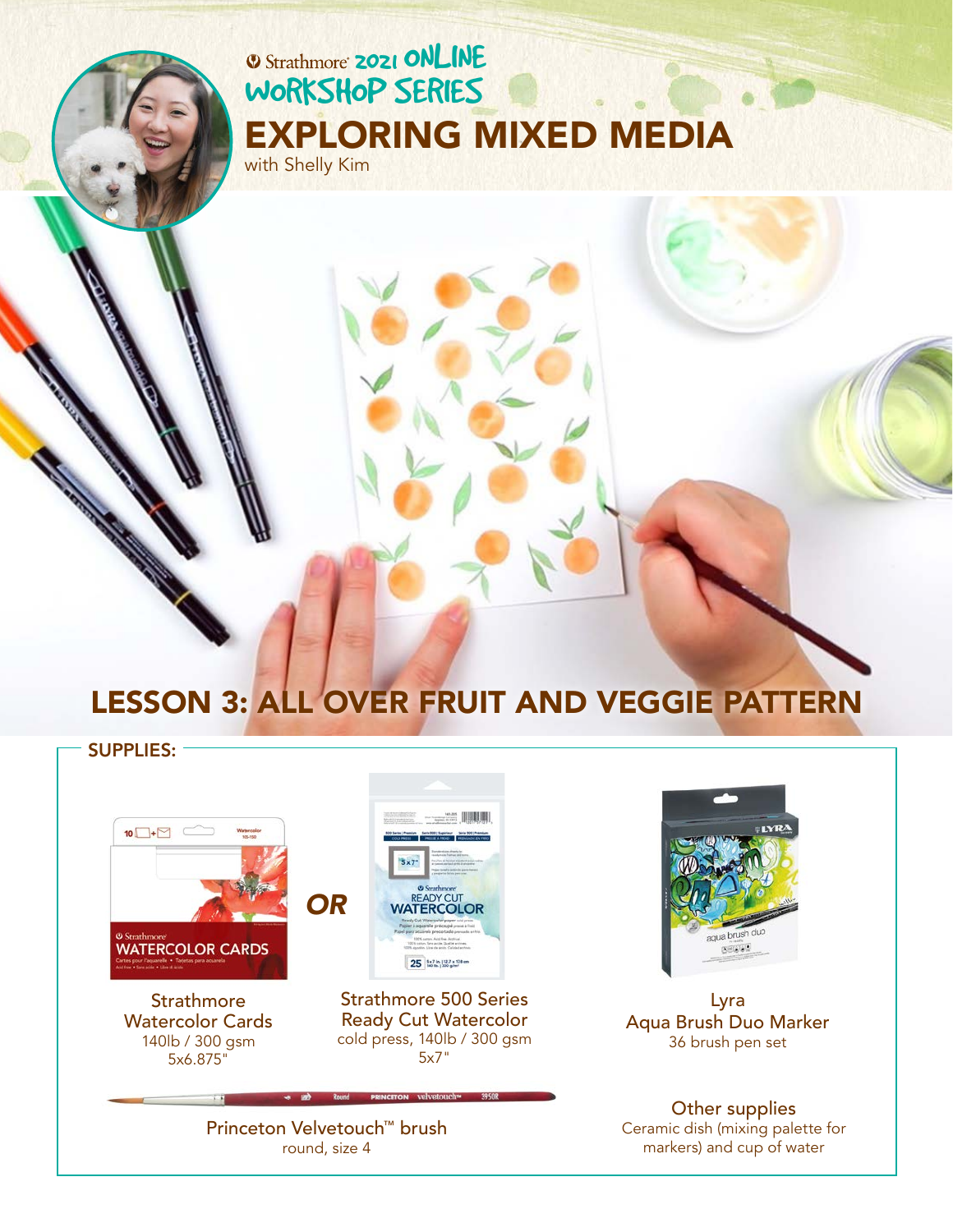

## CARROT ILLUSTRATION STEP 1:

After prepping your ceramic dish with the marker colors, dip your paint brush in the orange pigment and paint your first stroke for the carrot creating an upside down triangle shape. This is done by starting on the left side with more pigment and then washing it out on the right-hand side by adding more water.





## STEP 2:

Once you have finished painting the outline of your carrot, fill the carrot in with some yellow and orange pigments.

### STEP 3:

Complete the carrots with stems by painting some single light pressure upstrokes. Add some clusters of dots and lines some elasters or dots and lines<br>to give the stems the illusion of leaves. WORKSHOP SERIES

> **2021 ONLINE** [WORKSHOP SERIES](https://www.strathmoreartiststudio.com/)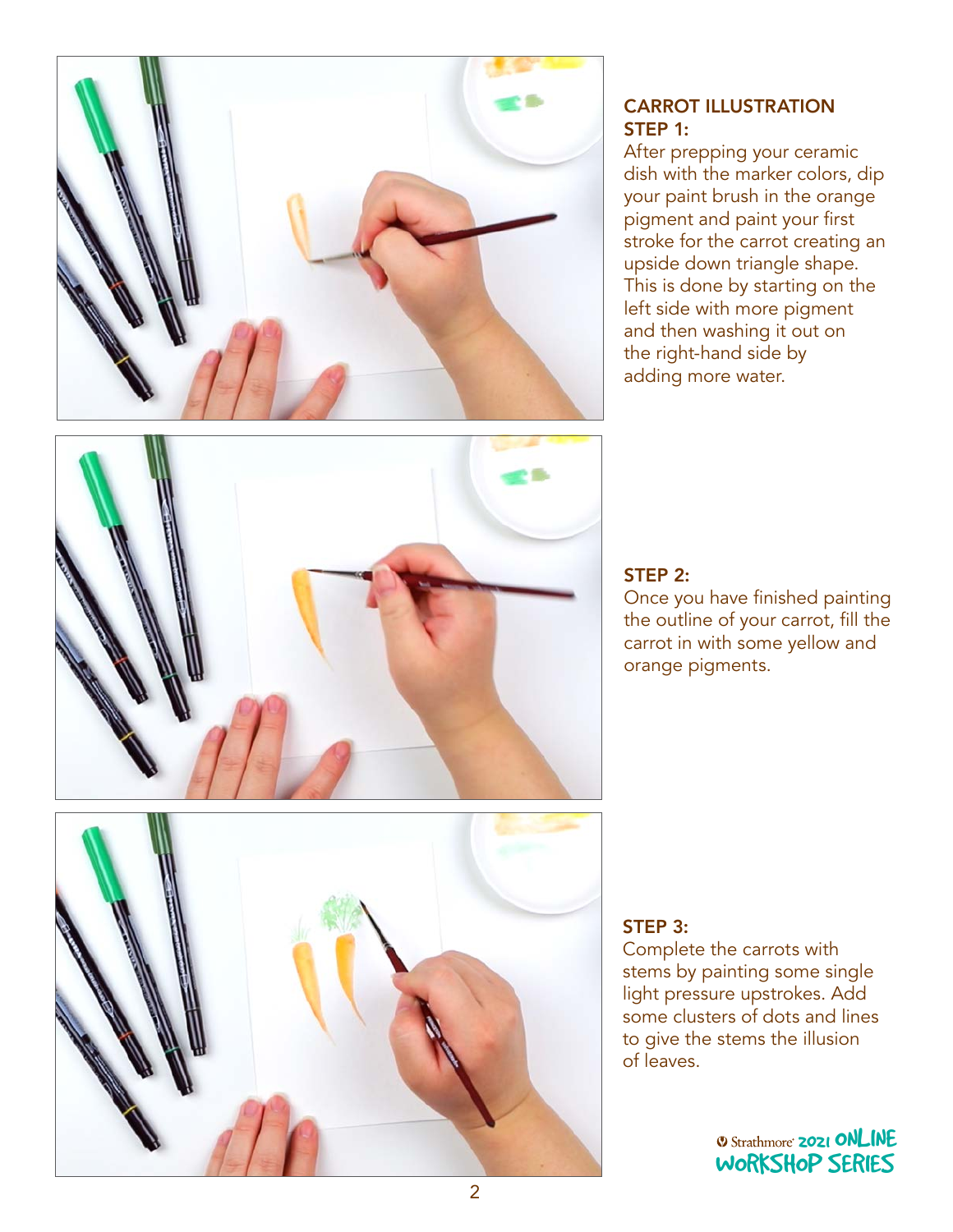

#### STEP 4:

Once your carrot paintings have fully dried, finish off your carrots with some lines to add more details using the orange pigment.



#### LIME ILLUSTRATION STEP 1:

After mixing the light green and the dark green colors on the ceramic dish, paint a circle using the tip of the paint brush.



## STEP 2:

Starting at the center of the green circle, paint some rounded triangle shapes to represent the segments of represent the segments of<br>the lime. Some may be smaller than others. WORKSHOP SERIES SERIES SERIES SERIES SERIES SERIES SERIES SERIES SERIES SERIES SERIES SERIES SERIES SERIES SERIES SERIES SERIES SERIES SERIES SERIES SERIES SERIES SERIES SERIES SERIES SERIES SERIES SERIES SERIES SERIES SER

> *O Strathmore* **2021 ONLINE** [WORKSHOP SERIES](https://www.strathmoreartiststudio.com/)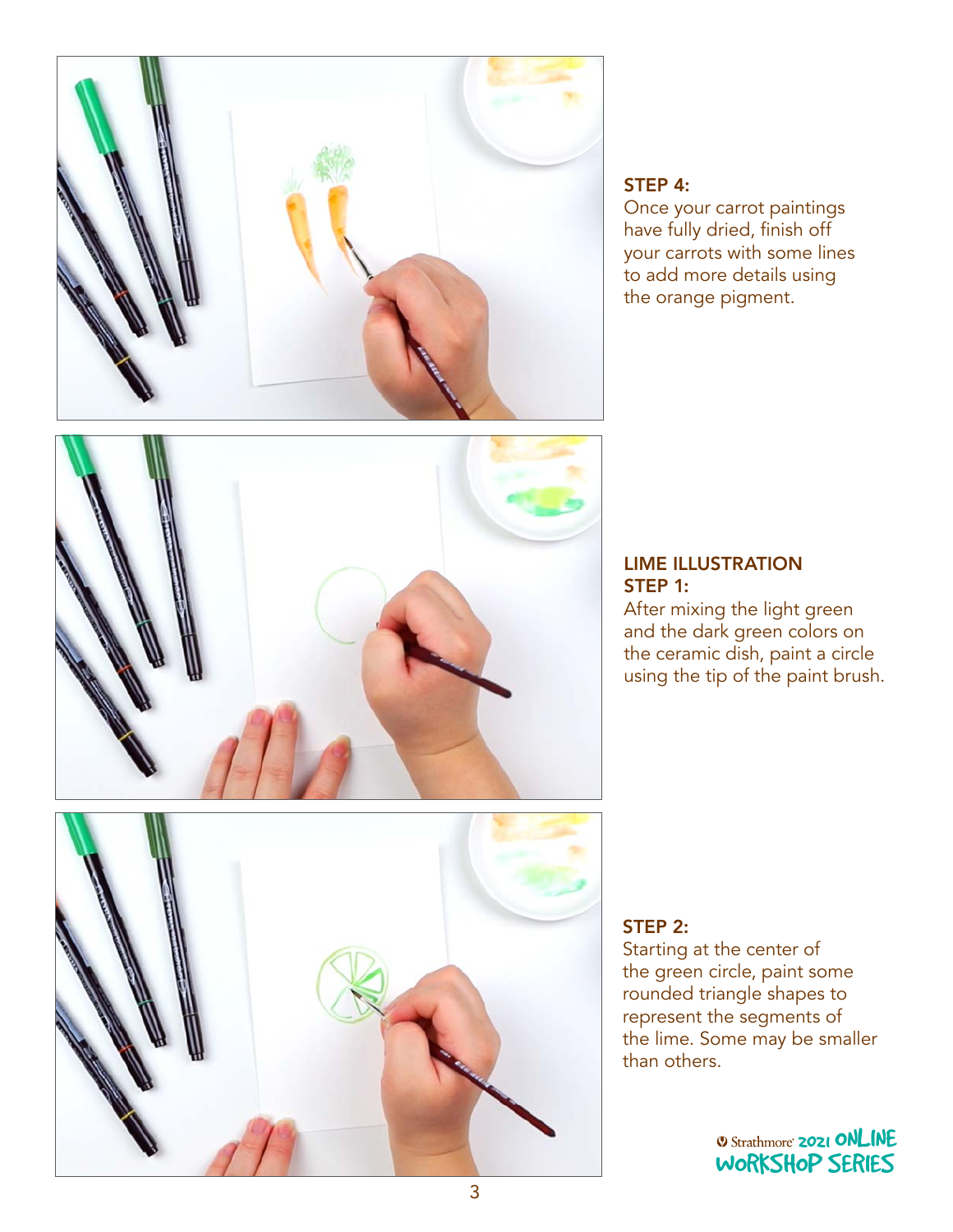

#### STEP 3:

Using the very tip of your paint brush and more green pigment, create these light upstrokes and downstrokes inside of the triangles.



#### STEP 4:

Using more dark pigment, complete the triangles inside the lime and add more details with up and down strokes.



#### ORANGE ILLUSTRATION STEP 1:

Mix the colors orange and yellow on the ceramic dish. Paint a light circle with more pigment on the left-hand side,<br>and suresh as the right band and a wash on the right-hand<br>sido with water side with water.

> *O Strathmore* **2021 ONLINE** [WORKSHOP SERIES](https://www.strathmoreartiststudio.com/)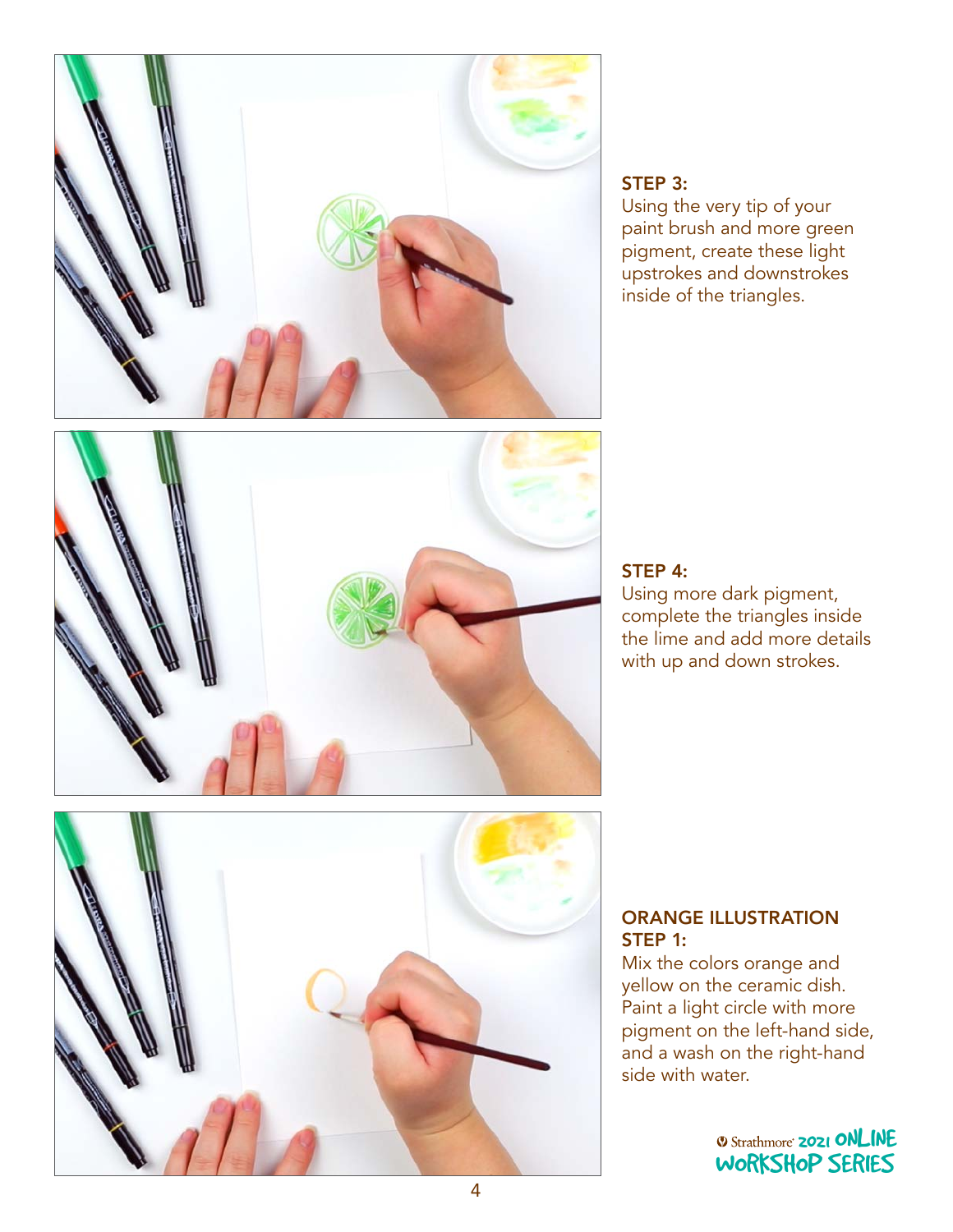

# STEP 2:

With the orange illustration still wet, add more pigment inside of the circle.



STEP 3: Add more pigment on the right-hand side to get a fade affect in the center.



## STEP 4:

Once the painting has fully dried, draw a light upstroke for the stem and paint an almond shaped leaf the same way as in Lesson 1.

> *Q Strathmore* **2021 ONLINE** [WORKSHOP SERIES](https://www.strathmoreartiststudio.com/)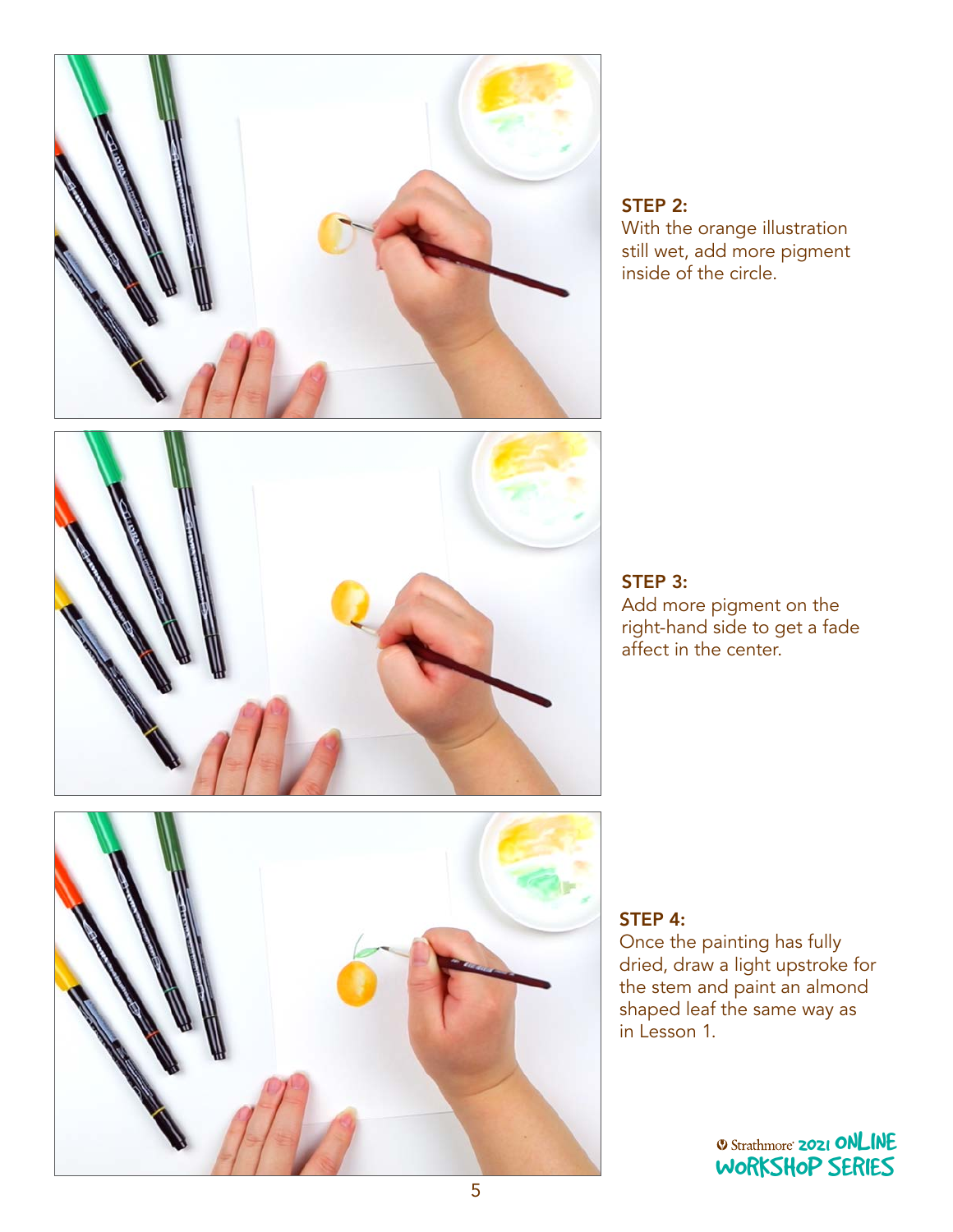

### FRUIT + VEGGIE PATTERN STEP 1:

Let's make our first art piece starting by painting our carrot illustrations with loose leaves at the top.



#### STEP 2: Next, add limes to the art piece, leaving some space for the oranges.



## STEP 3:

Paint some oranges to fill in the negative spaces and to balance out the overall art piece. Wait for the paint to dry before adding<br>the orange stems. the orange stems.  $\mathcal{L}$  series series series series series series series series series series series series series series series series series series series series series series series series series series series series series series se

> *Q Strathmore* **2021 ONLINE** [WORKSHOP SERIES](https://www.strathmoreartiststudio.com/)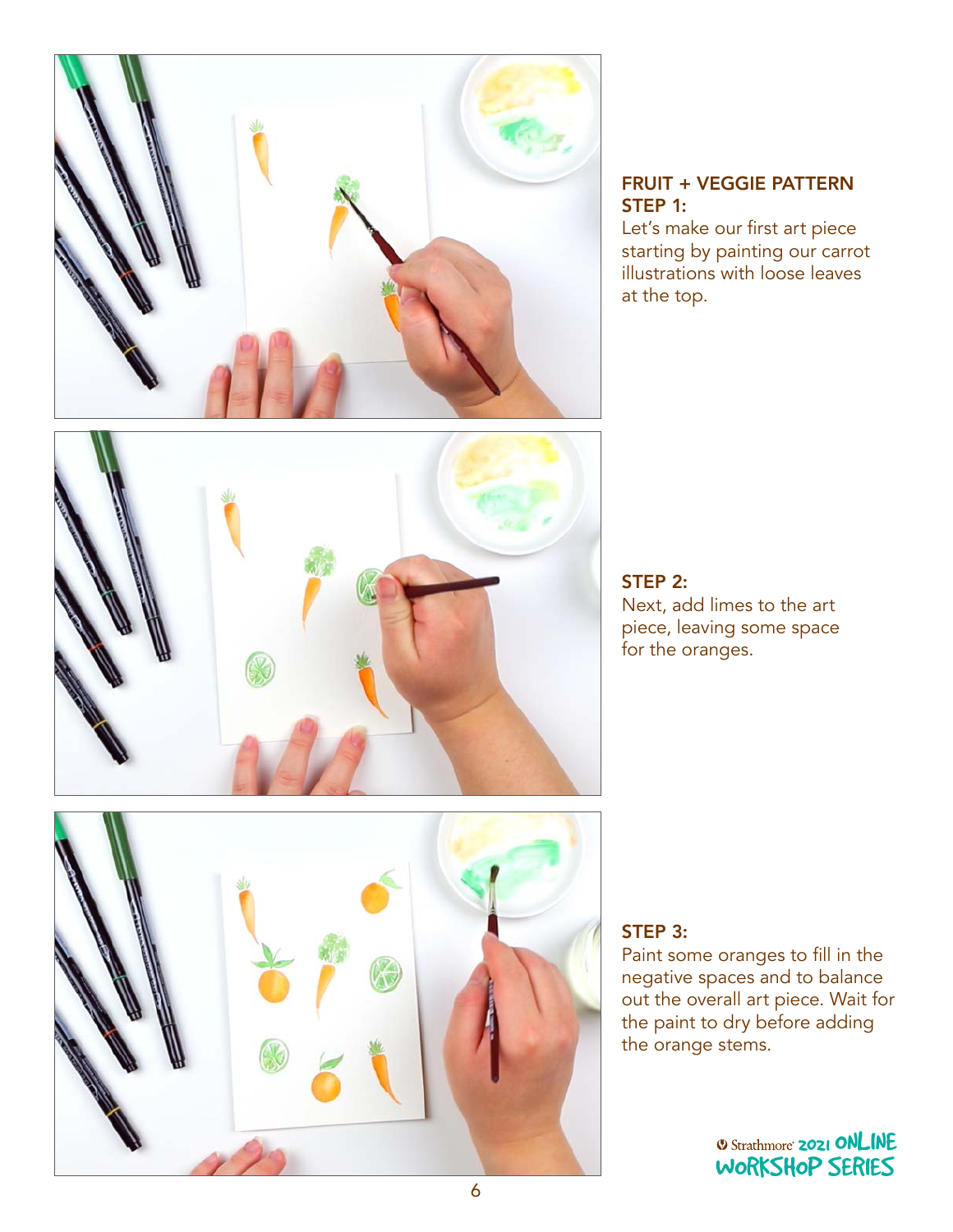

## STEP 4:

After making sure that the paint has dried, take a step back and find ways to fill the negative spaces.



#### ORANGE PATTERN

Make an all over orange pattern with different pigment levels and stem variations.



## CARROT PATTERN

Make an all over carrot pattern with different pigment levels and stem variations.

> **O Strathmore 2021 ONLINE** [WORKSHOP SERIES](https://www.strathmoreartiststudio.com/)